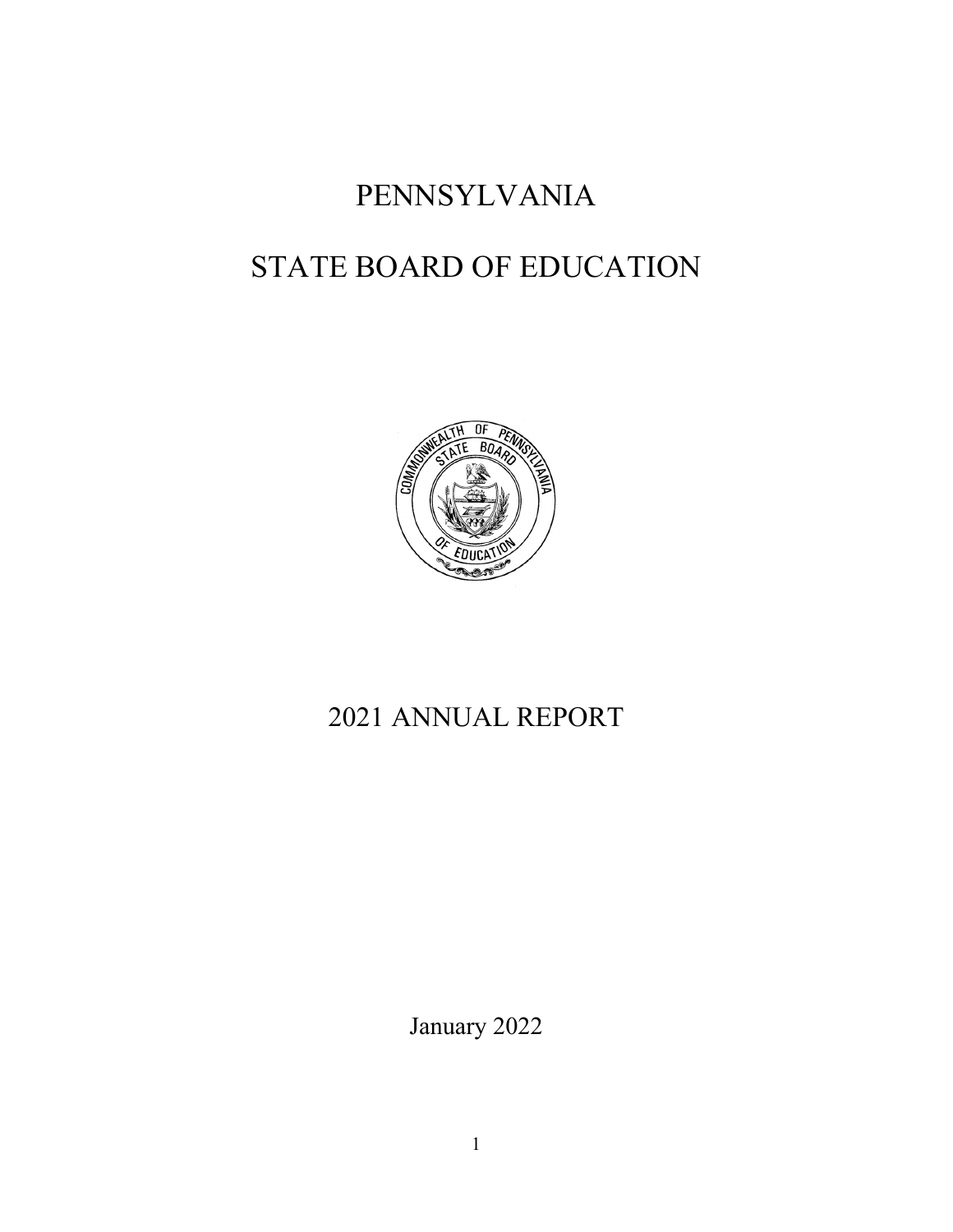Dear Governor Wolf and Members of the General Assembly:

On behalf of the State Board of Education, it is my pleasure to present you with our Annual Report that summarizes the Board's work and actions during the 2021 calendar year. I would like to thank Governor Wolf for entrusting me with the responsibility to serve in this statewide leadership role and for the opportunity to work collaboratively to advance access to high-quality, equitable education for students across the Commonwealth.

The Board looks forward to working with the Wolf Administration and with the General Assembly to ensure that the schools of this Commonwealth meet the needs of all of our children.

Sincerely,

Karen Farmer White

Karen Farmer White, Chair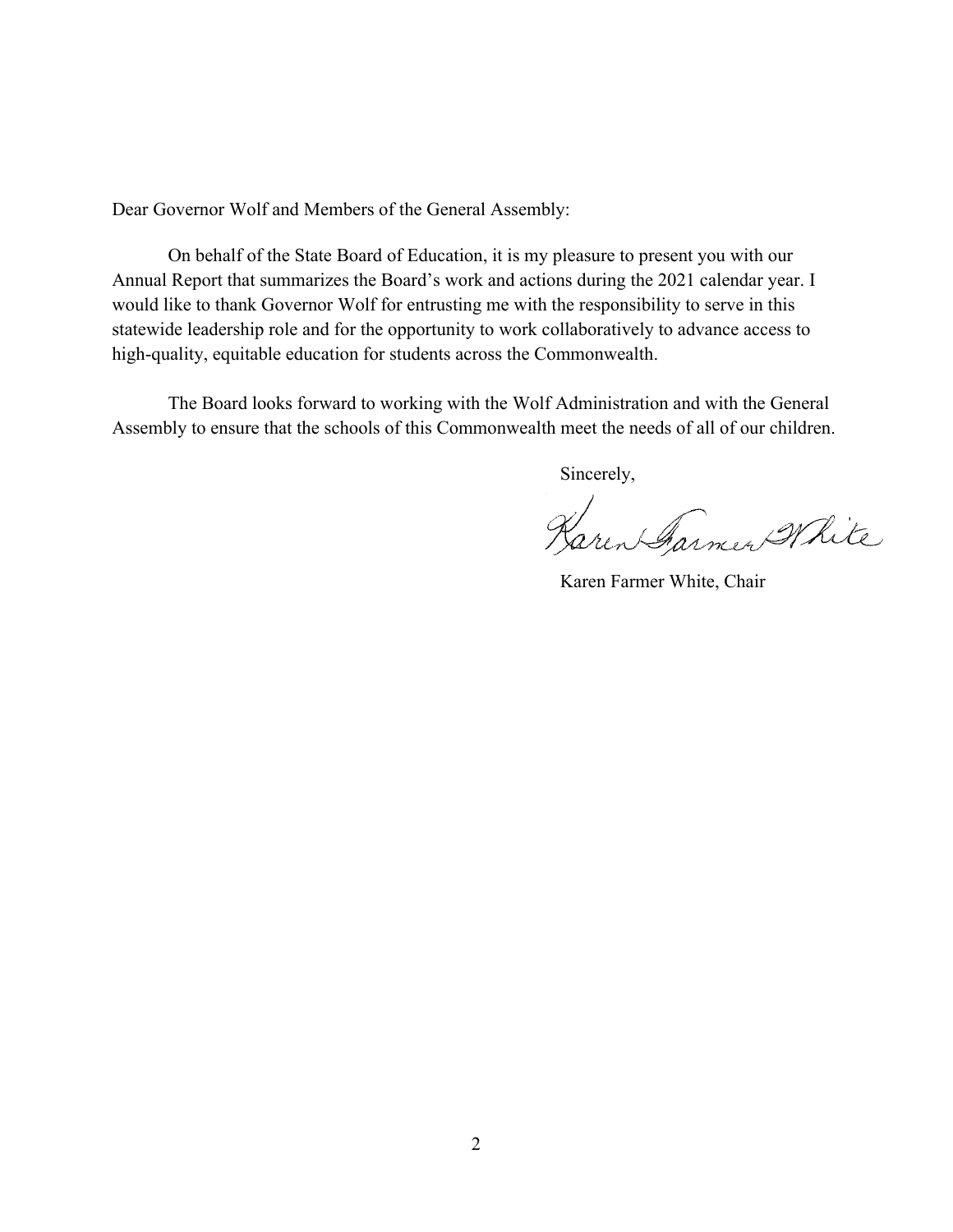## **MEMBERSHIP**

The State Board of Education consists of 21 members, ten of whom serve on the Board's Council of Basic Education and ten of whom serve on the Board's Council of Higher Education. Seventeen members are appointed by the Governor, with the advice and consent of the Senate, for overlapping terms of six years, or until their successors are appointed and confirmed. Four members of the Board are members of the General Assembly who serve as long as they hold the position of majority and minority chairs of the House and Senate Education Committees. The Chairperson of the Board and its Councils are designated by the Governor and serve at his pleasure. The 21 members of the board also serve as the State Board for Vocational Education.

The Board meets at least six times per year. Additional Council or Board meetings are held at the call of the chairpersons or at the request of a majority of members. The chairperson of the Board and any of the members are entitled to attend the meetings of the Councils. Board committees are appointed by the chairperson of the Board to formulate policy proposals in those areas which fall within the purview of the Board. Council committees are appointed by the chairperson of each respective Council to formulate policy proposals in those areas which fall within the purview of either Council.

The Secretary of Education is the head of the Department of Education and chief executive officer of the State Board of Education. He is a member of the executive department of the Commonwealth and is appointed by and serves at the pleasure of the Governor with the advice and consent of the Senate. The Secretary of Education, or his designated representative, is entitled to attend all meetings of the Board and Councils and has the right to speak on all matters before the Board and the Councils, but not to vote.

The chairperson of the Professional Standards and Practices Commission (PSPC), or a PSPC member designated by the chairperson, serves as an ex officio, non-voting member of the Board. Likewise, a member of the State Board serves in the same capacity on the PSPC.

Four student representatives serve as non-voting, advisory members of the Board – two high school students who sit on the Council of Basic Education and two postsecondary students who sit on the Council of Higher Education. Annually, two new students are selected to serve a two-year term on each respective Council. High school students are selected through an application process managed by the Pennsylvania Association of Student Councils. Postsecondary students are selected to represent the various sectors of higher education in the Commonwealth on a rotating basis. Student members were added by the Board in 2008, and their participation is supported through private grant funds.

The following are listings of the State Board of Education's membership, reflecting transitions throughout the 2021 calendar year.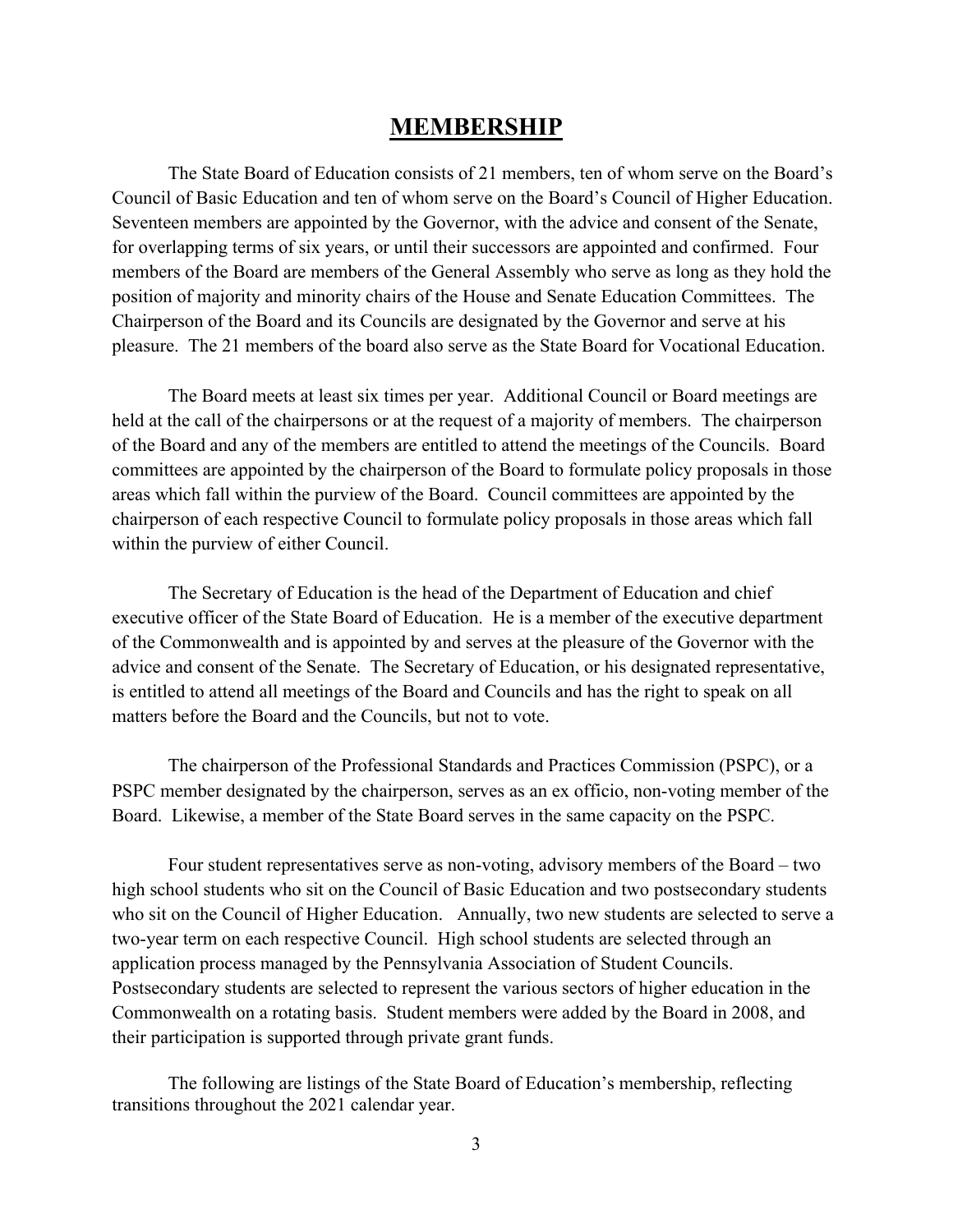## **State Board of Education**

January 2021

**Ms. Karen Farmer White** (Pittsburgh) **Mr. Noe Ortega**

**Dr. James E. Barker** (Erie) **Dr. Jonathan Peri** (Glen Mills)

Senior Student Member

Dr. Jeffrey Keeling (Hadley) Hon. Maureen Lally-Green (Mars) Dr. Pamela Gunter-Smith (York)

Senator Wayne Langerholc, Jr. (2008) Representative Curtis Sonney

Representative Mark Longietti Ms. Taiba Sultana Minority Chair, House Education Committee Junior Student Member

Ms. Eva Rankin Ms. Jillian Sweigard

Dr. A. Lee Williams (Slippery Rock) Senator Lindsey Williams

Chair, State Board of Education **Acting Secretary of Education & Chief** Chief Executive Officer of the Board

#### **Council of Basic Education Council of Higher Education**

Chairman, Council of Basic Education Chairman, Council of Higher Education

Hon. Carol Aichele (Malvern) Mr. James R. Agras (Pittsburgh)

Mr. Nathan Barrett (Scranton) Dr. Jamie Bracey-Green (Philadelphia)

Ms. Anne Griffin Dr. Nicole Carnicella (Bellefonte)

Ms. Sandra Dungee Glenn (Philadelphia)

Chair, Senate Education Committee Chair, House Education Committee

Junior Student Member Senior Student Member

Minority Chair, Senate Education Committee

Dr. Nicole Hill PSPC Ex-officio Member

Ms. Karen Molchanow Executive Director

Ms. Stephanie Jones Administrative Assistant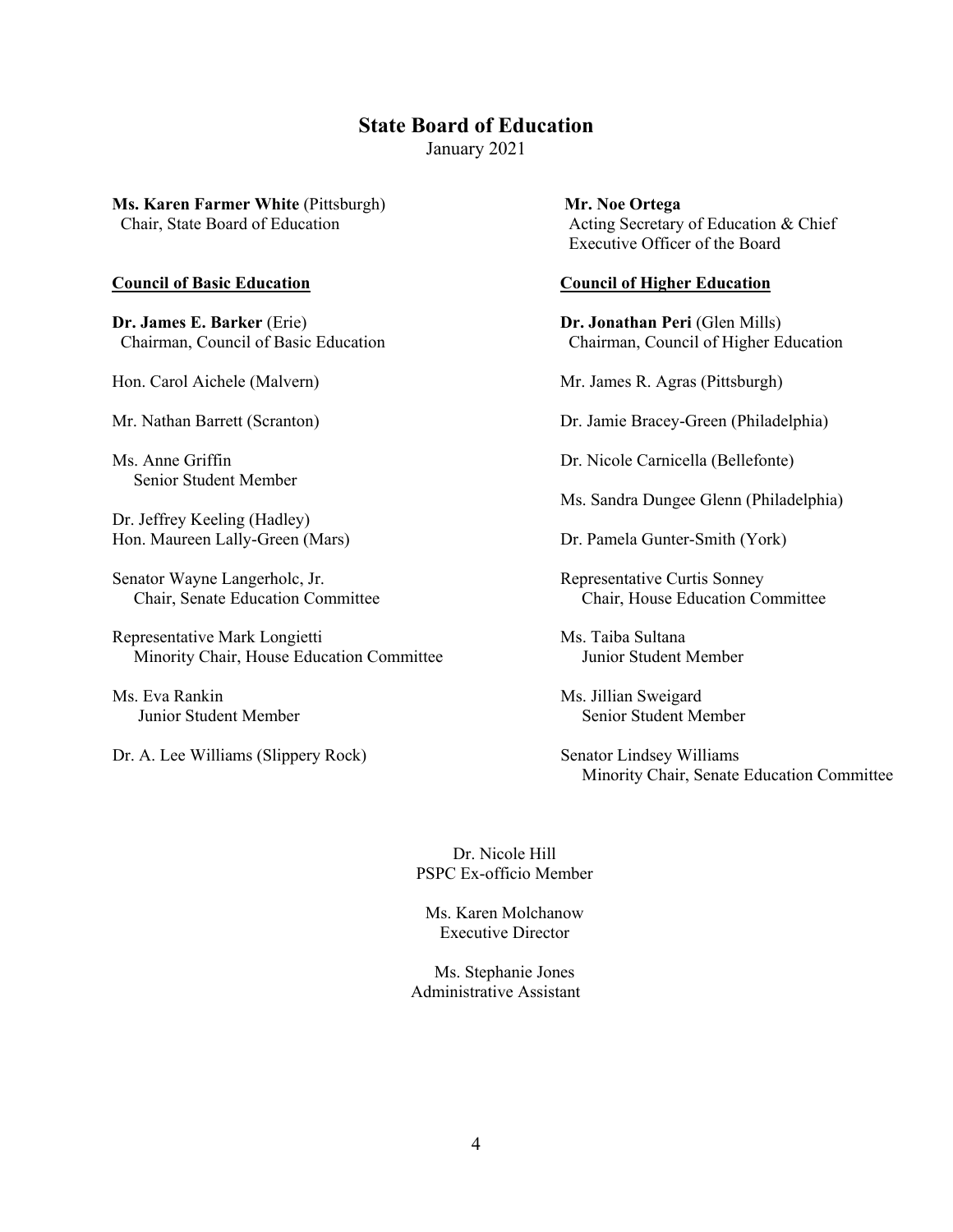### **State Board of Education** July 2021

**Ms. Karen Farmer White** (Pittsburgh) **Mr. Noe Ortega** Chair, State Board of Education Secretary of Education & Chief

**Dr. A. Lee Williams** (Slippery Rock) **Dr. Jonathan Peri** (Glen Mills)

Junior Student Member

Dr. Jeffrey Keeling (Hadley)

Hon. Maureen Lally-Green (Mars) Junior Student Members

Senator Scott Martin **Representative Curtis Sonney** 

Representative Mark Longietti Ms. Taiba Sultana Minority Chair, House Education Committee Senior Student Member

Ms. Eva Rankin Senator Lindsey Williams

Executive Officer of the Board

#### **Council of Basic Education Council of Higher Education**

Chairman, Council of Basic Education Chairman, Council of Higher Education

Hon. Carol Aichele (Malvern) Mr. James R. Agras (Pittsburgh)

Mr. Nathan Barrett (Scranton) Dr. Jamie Bracey-Green (Philadelphia)

Ms. Reva Gandhi Sandra Dungee Glenn (Philadelphia)

Dr. Pamela Gunter-Smith (York)

Ms. Sarah Jordan

Chair, Senate Education Committee Chair, House Education Committee

Senior Student Member Minority Chair, Senate Education Committee

Dr. Nicole Hill PSPC Ex-officio Member

Ms. Karen Molchanow Executive Director

Ms. Stephanie Jones Administrative Assistant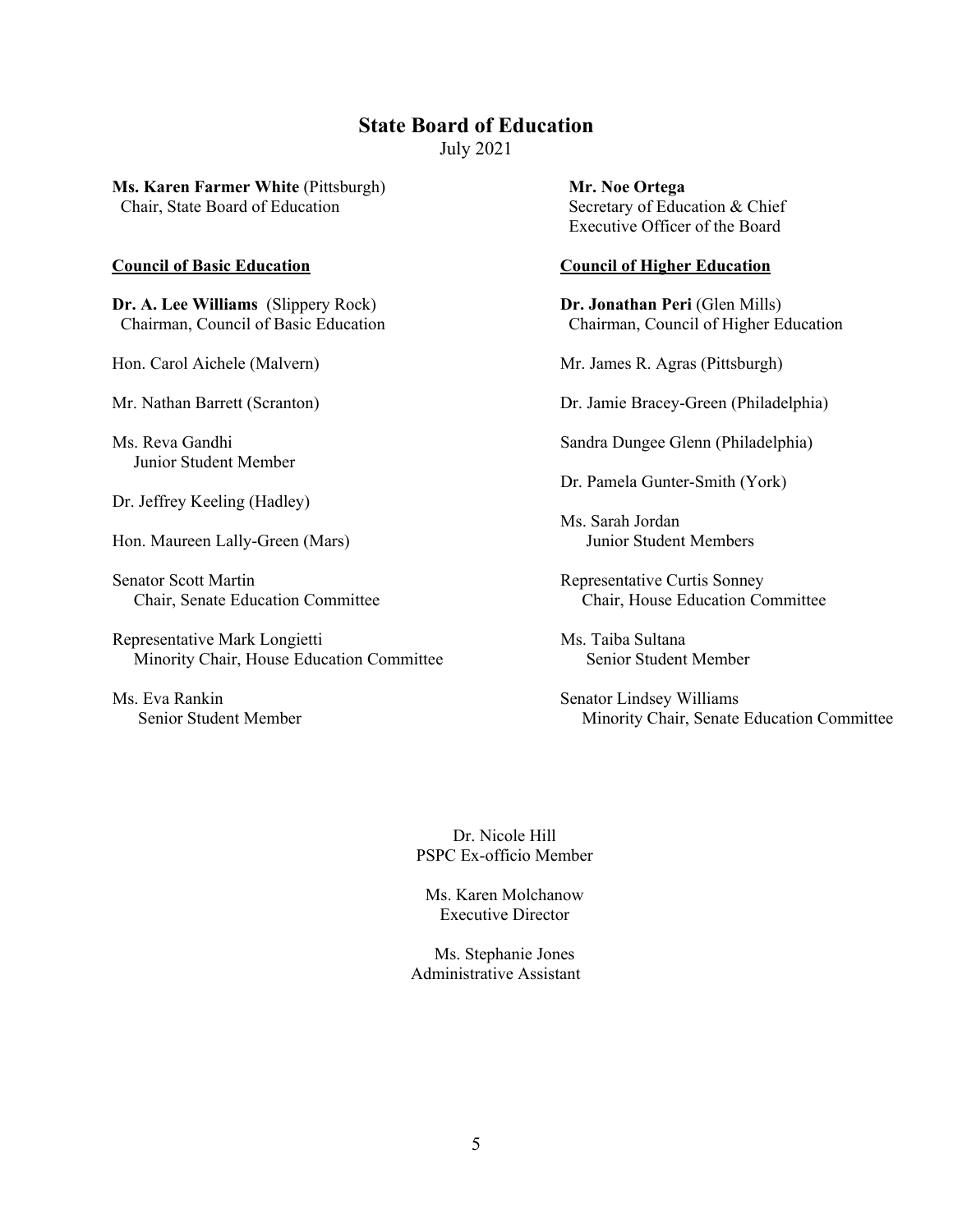# **State Board of Education**

November 2021

**Ms. Karen Farmer White** (Pittsburgh) **Dr. Noe Ortega** Chair, State Board of Education Secretary of Education & Chief

**Dr. A. Lee Williams** (Slippery Rock) **Dr. Jonathan Peri** (Glen Mills)

Junior Student Member

Dr. Jeffrey Keeling (Hadley)

Hon. Maureen Lally-Green (Mars)

Senator Scott Martin **Representative Curtis Sonney** 

Representative Mark Longietti Ms. Taiba Sultana Minority Chair, House Education Committee Senior Student Member

Ms. Eva Rankin Senator Lindsey Williams

Executive Officer of the Board

#### **Council of Basic Education Council of Higher Education**

Chairman, Council of Basic Education Chairman, Council of Higher Education

Hon. Carol Aichele (Malvern) Mr. James R. Agras (Pittsburgh)

Mr. Nathan Barrett (Scranton) Dr. Jamie Bracey-Green (Philadelphia)

Ms. Reva Gandhi Sandra Dungee Glenn (Philadelphia)

Dr. Pamela Gunter-Smith (York)

Ms. Sarah Jordan

Chair, Senate Education Committee Chair, House Education Committee

Senior Student Member Minority Chair, Senate Education Committee

Dr. Nicole Hill PSPC Ex-officio Member

Ms. Karen Molchanow Executive Director

Ms. Stephanie Jones Administrative Assistant

*\*There currently are six vacancies on the State Board of Education*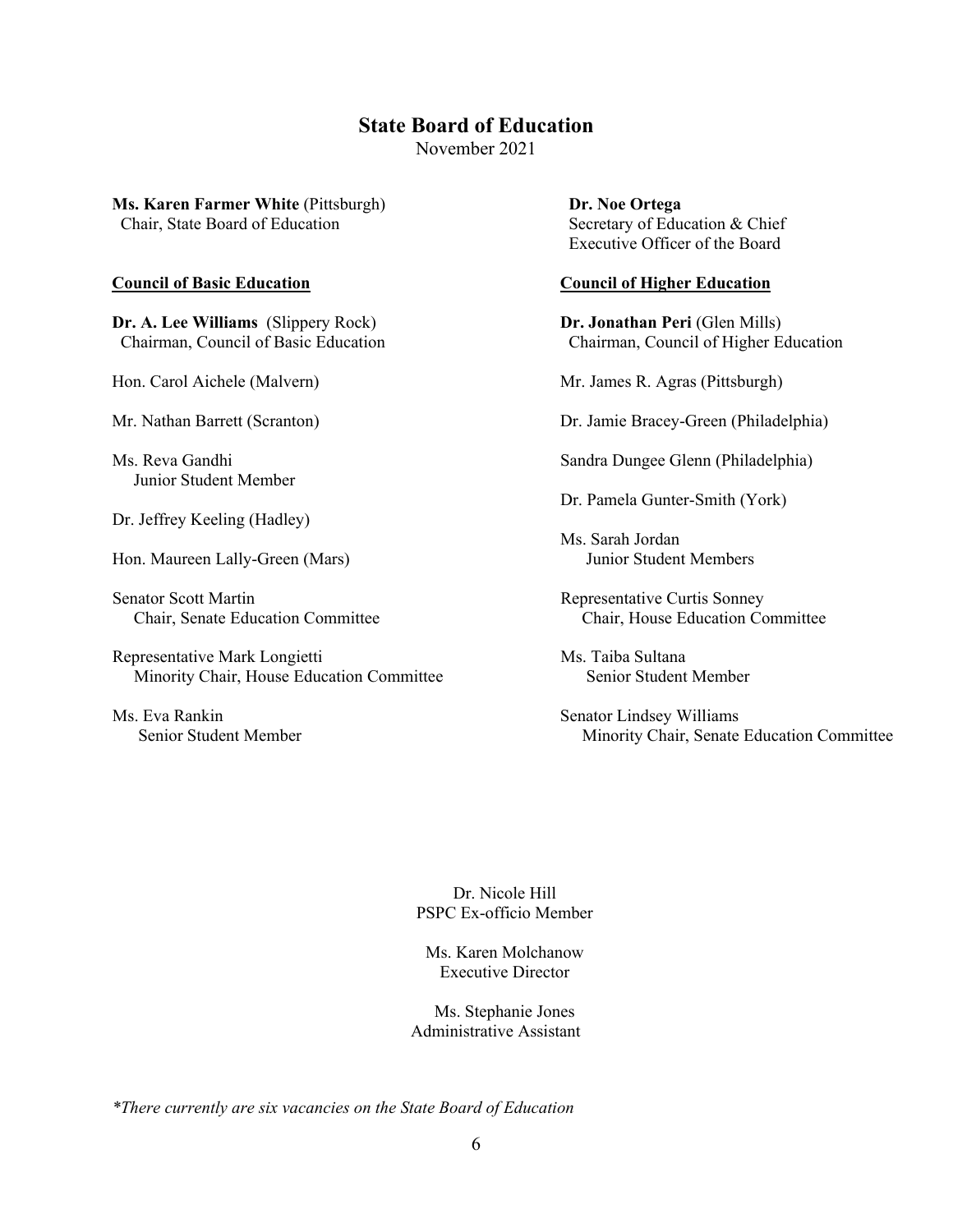# **INTRODUCTION**

The Pennsylvania State Board of Education was created by the General Assembly in 1963 and reestablished in 1988. It is the principal administrative regulatory body for both elementary and secondary education and higher education in the Commonwealth. It has the power and duty to review and adopt regulations that govern educational policies and principles and establish standards governing the educational programs of the Commonwealth, upon recommendation of its Councils. The Board also has the authority and duty to approve or disapprove an application for the creation of a new school district, or change in the boundaries of an existing school district; establish committees of professional and technical advisors to assist the councils in performing research studies undertaken by them; manage and have custody of the State School Fund; apply for, receive and administer Federal grants, appropriations, allocations and programs within its purview; adopt policies with regard to institutions of higher education; and, adopt master plans for basic and higher education.

The State Board of Education engages in constant review and appraisal of education in the Commonwealth. The Board's evaluation takes into account such matters as educational objectives, alternative organizational patterns, alternative programs of study, and the operating efficiency of the education system. The chairperson of the State Board refers all studies and investigations to one of its Councils, and receives and places on the agenda the findings and recommendations of the Council for appropriate action by the Board.

For purposes of studying issues and developing policy proposals, the Board is divided into two councils – the Council of Basic Education and the Council of Higher Education. The Council of Basic Education has the power and duty to develop a master plan for basic education in the Commonwealth for adoption by the Board; investigate programs, conduct research studies and formulate policy programs in all educational areas not within the purview of higher education; encourage and promote such agricultural, industrial, vocational and technical education programs as the needs of this Commonwealth may require; and investigate and make recommendations pertaining to the work of any schools of design, schools of industrial arts or industrial schools to which the General Assembly may make an appropriation.

The Council of Higher Education has the power and duty to develop a master plan for higher education in the Commonwealth for adoption by the Board; develop standards for the approval of colleges and universities for granting of certification and degrees; develop standards for all higher education building projects involving the use of state funds or the funds of any Commonwealth instrumentality; and, investigate programs, conduct research studies and formulate policy proposals in all areas pertaining to higher education in the Commonwealth, including a system of community colleges and technical institutions as provide by law.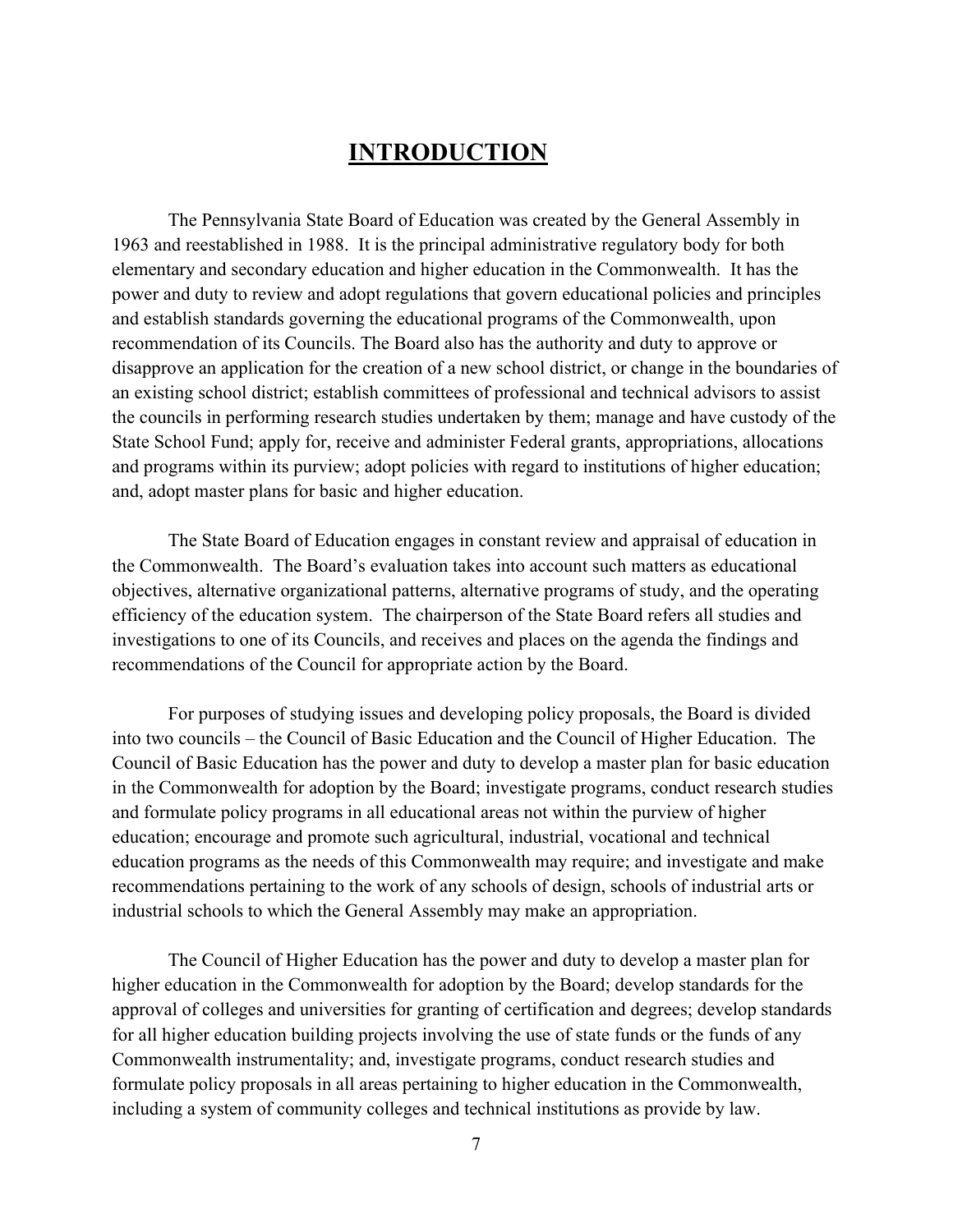The Board also serves as the State Board of Career and Technical Education and, in this capacity, sets policy and promulgates regulations regarding career and technical education in Pennsylvania at both the secondary and postsecondary levels. The Board met for the first time as the State Board of Career and Technical Education in January 2020 following the passage of Act 76 of 2019 that updated terminology throughout the Public School Code of 1949 by replacing references to "vocational-technical education" with "career and technical education". Prior to January 2020, the Board was referred to as the State Board for Vocational-Technical Education.

Much of the Board's work occurs in meetings of its standing committees, including the Committees on Academic Standards/Chapter 4; Teacher and School Leader Effectiveness; and Career and Technical Education. Ad Hoc and Special Committees also are established from time to time to oversee special projects.

Board committees are the bodies that conduct public meetings to solicit comments, concerns and questions from members of the general public, as well as those involved in the education enterprise on a particular education regulation or issue. When the Board decides to review a current regulation or develop a new one, it typically begins the process with roundtable discussions or public hearings conducted in several locations throughout the state. The committee takes the information it learns during this exercise and develops recommendations that can take the form of a report or revised regulations.

Proposed regulations are published in the *Pennsylvania Bulletin*. Additional public comments on a proposed regulation, as well as comments received from the House and Senate Education Committees and the Independent Regulatory Review Commission, are considered and, based on this stakeholder input, the Board may make further refinements to the regulation that it deems necessary in crafting a final regulation.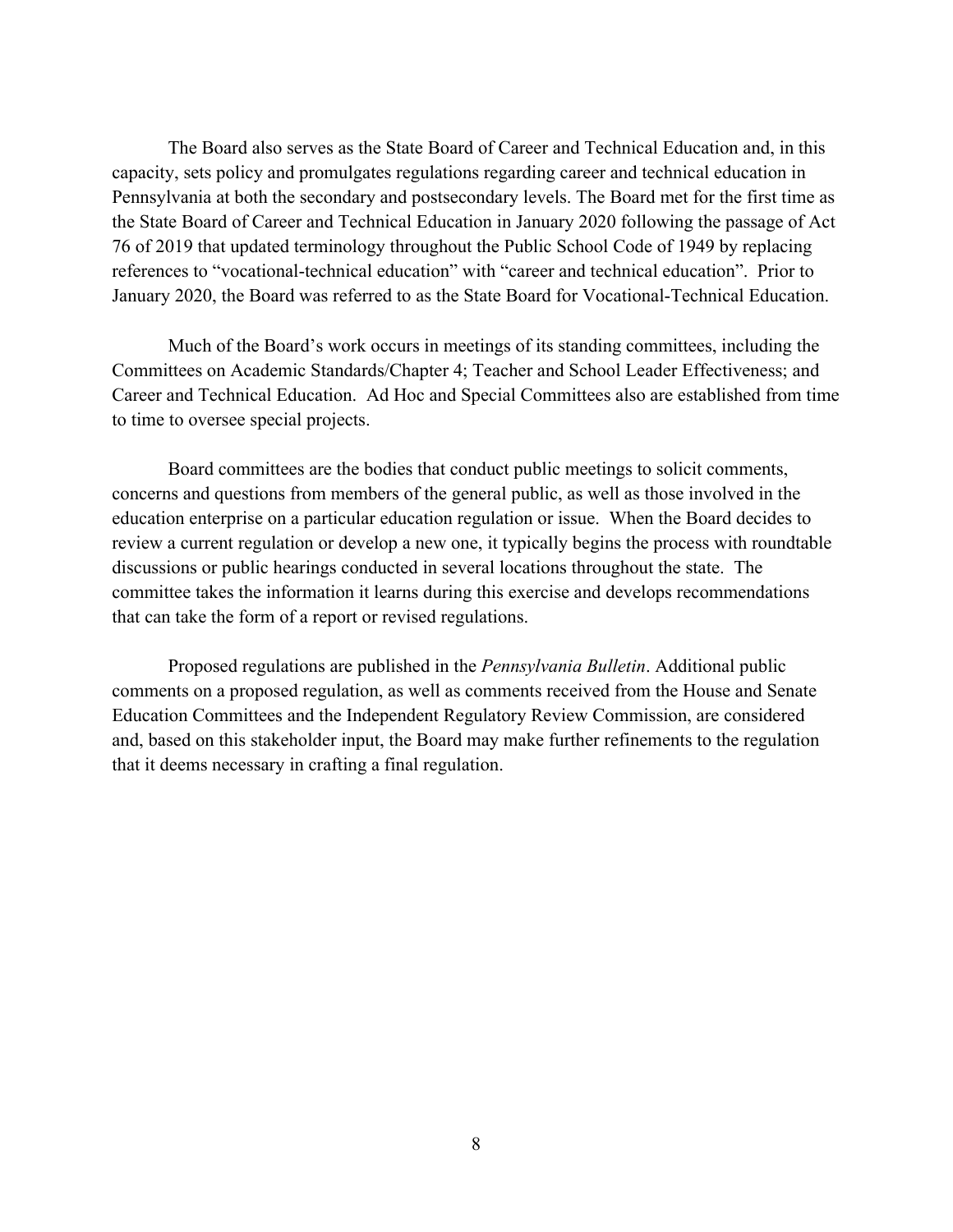## **State Board of Education Activity: 2021**

Pursuant to Section 2603-B of the Public School Code of 1949, 24 P.S. § 26-2603-B, the State Board of Education (Board) is pleased to provide a report on its activities for the year 2021.

### **Master Plan for Higher Education**

The Public School Code of 1949 directs the Board to adopt a Master Plan for Higher Education every ten years for the purpose of providing guidance to the Governor, the General Assembly, and all higher education institutions that are financed wholly or in part by state appropriations. The Public School Code tasks the Board's Council of Higher Education with developing a new Master Plan for adoption by the Board.

In January of 2021, the Council of Higher Education (Council) initiated an effort to update the Master Plan for Higher Education. In determining how to structure its work to develop a new Master Plan, the Council reviewed the requirements for a Master Plan set forth in statute and discussed strategic priorities around which a new Plan would be centered. The following five strategic priorities were identified:

- 1) Increase credential completion to meet the Commonwealth's need for talent
- 2) Erase equity gaps in postsecondary access, progression, and completion by race, ethnicity, income, age, and geography
- 3) Increase college affordability for all Pennsylvanians
- 4) Innovate and redesign postsecondary institutions for today's learners
- 5) Increase transparency on the value of postsecondary credentials to individuals, communities, and the Commonwealth

The Council also appointed an Advisory Committee to consult with in the development of a new Master Plan. The 11-member Master Plan for Higher Education Advisory Committee is comprised of representatives of all unique sectors of higher education in the Commonwealth, voices from Pennsylvania's workforce development community, the Department of Labor and Industry, and the Department of Education. The Advisory Committee and the Council hold joint working sessions bimonthly with each session focused on one of the five strategic priorities around which a new Master Plan will be centered. Working sessions of the Council and the Advisory Committee are open to the public and will continue into 2022.

Finally, the Council also reviewed a provision in the Board's authorizing statute that grants the Board the power to request the submission of long-range plans for institutions of higher education and to review such documents in the development of a new Master Plan. In August of 2021, the Council invited all institutions of higher education in Pennsylvania to share publicly available links to their most recent institutional strategic plan, annual plan, or similar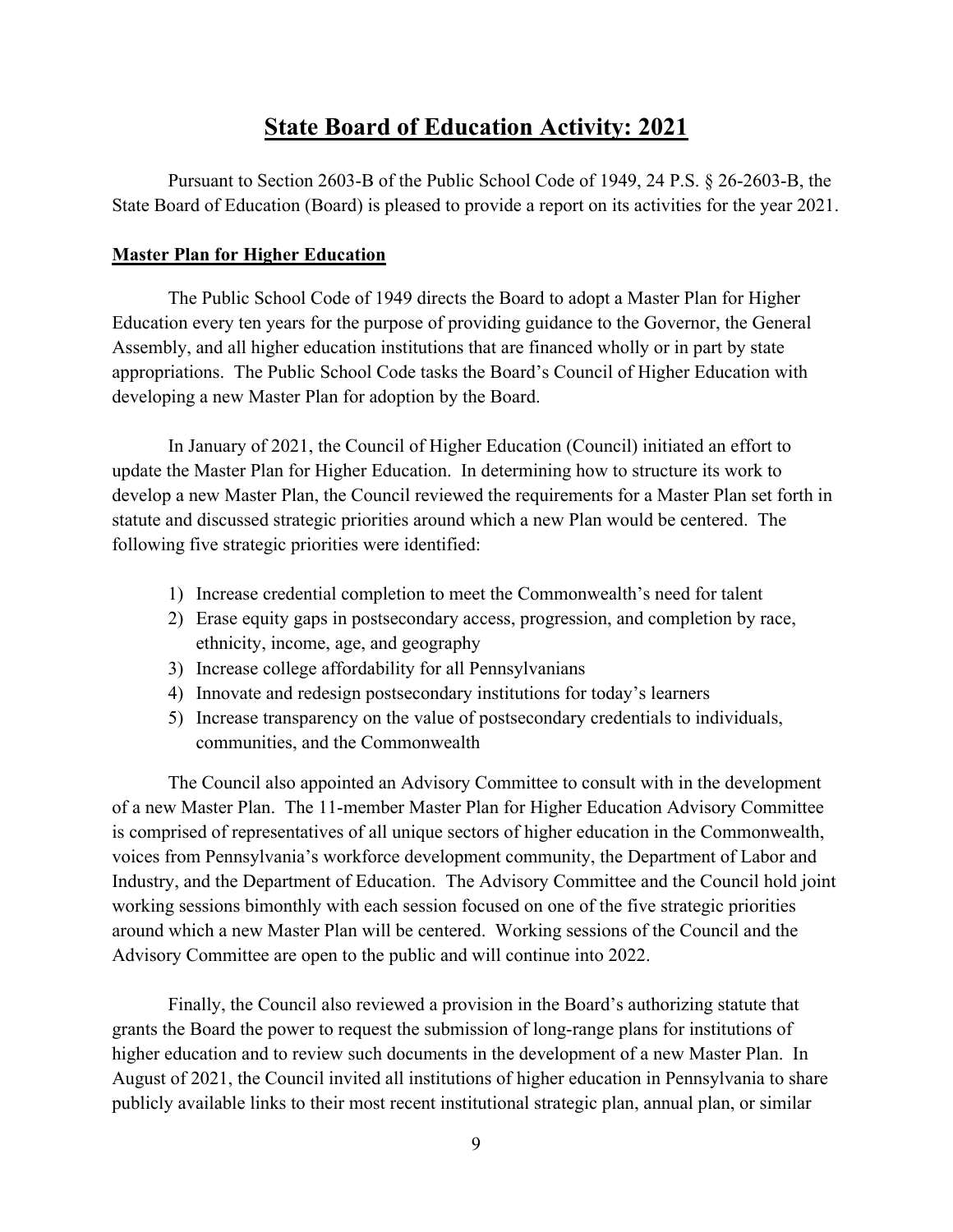document. The Council further invited institutions to also include links to dashboards with outcomes metrics developed to accompany the institutional strategic plan, annual plan, or similar document and links to other relevant resources associated with those items. Submissions received from institutions of higher education will be reviewed by the Council in the development of a new Master Plan.

#### **High School Graduation Requirements**

In September 2021, the Board received a recommendation from the Secretary of Education to expand the extenuating circumstances under which a student may qualify for a waiver of state graduation requirements to include the COVID-19 pandemic on a time-limited basis. The recommendation was presented to address circumstances stemming from changes in the 2019 and 2020 state testing windows, instituted as part of COVID-19 mitigation efforts, that created a situation for a small but not insignificant number of students who would be limited in their opportunities to meet state graduation requirements established in Act 158.

Under Act 158, a superintendent may issue a graduation waiver for students in grade 12 or to accommodate a student with extenuating circumstances. The Secretary can recommend, and the State Board of Education can approve, additions to the list of extenuating circumstances set forth in Section 121 of the School Code. Secretary Ortega recommended that the Board approve the COVID-19 pandemic as an extenuating circumstance under Section 121 for students in the graduating classes of 2023, 2024, and 2025 to allow local school entities to provide an additional option to students most effected by the pandemic in order to select the appropriate graduation pathway before late into their junior year.

In presenting the Secretary's recommendation to the Board, Department staff provided background that the class of 2023, current  $11<sup>th</sup>$  graders, will be the first to graduate under Act 158 and that any of those students, because of cancelled or delayed testing windows, may not have sufficient time to demonstrate proficiency in the Proficiency or Composite graduation pathways. Department staff noted that if those students are not enrolled in certified CTE programs, only two of the five pathway options would be available to them – the Alternate Assessment or Evidence Based Pathway. Additionally, the Department explained that many of the work-based learning opportunities students may use as evidence for graduation were limited because of COVID-19 mitigation efforts in their communities.

Act 136 offered relief to students who were scheduled to take state assessments in the 2019-20 school year through the form of a non-numerical proficient waiver for students who passed grade-based course requirements. This eliminated only one option, the Composite Pathway, for that cohort of students. However, Act 136 stated the waiver was available only in years in which the U.S. Department of Education waived state assessments. In 2020-21, state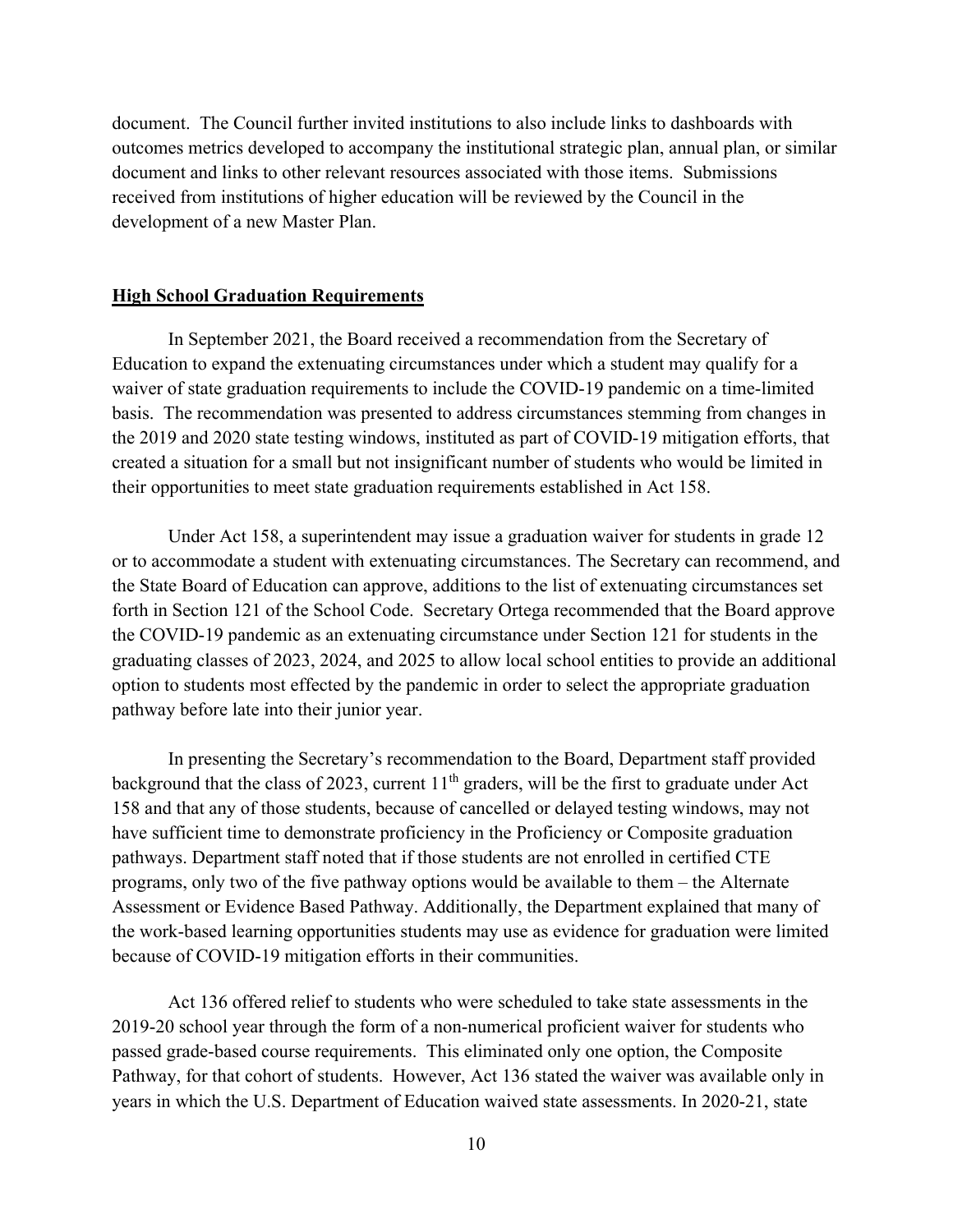assessments were delayed, but not waived. This left a cohort of students with only two graduation pathway options.

The Board considered the Secretary's recommendation and deliberated on whether there was a need to establish such a waiver to address circumstances stemming from changes in the 2019 and 2020 state testing window. In September 2021, the Board approved adding the COVID-19 pandemic as an extenuating circumstance for waivers under Section 121 of the Public School Code for students in the graduating class of 2023 only.

#### **Chapter 49 (Certification of Professional Personnel)**

In 2021, the Board continued work on a major review of 22 Pa. Code Chapter 49 (Certification of Professional Personnel), culminating in the adoption of final-form amendments to the regulation in September of 2021. The final-form amendments adopted by the Board will be transmitted for the next steps in the regulatory review process, which includes review by the House Education Committee, Senate Education Committee, Independent Regulatory Review Commission, and the Office of Attorney General. Those next steps in the regulatory review process will carry into 2022.

Final-form amendments to Chapter 49 reflect input from a wide array of stakeholders collected at different points in time as modifications continued to be made to the proposal in response to their feedback. The Board initiated a required major review of the Chapter by accepting a set of draft recommended amendments from Secretary Rivera on its agenda for consideration. In 2019, the Board's Teacher and School Leader Effectiveness Committee conducted four public hearings on the Secretary's recommendations in Philadelphia, Harrisburg, Lock Haven, and Allegheny County. The Board reviewed and considered testimony delivered at these hearings, along with additional comments submitted in writing. Feedback on the Secretary's recommendations was received from faculty at schools of education, teachers, school administrators, school directors, parents, and other diverse stakeholders.

After considering the Secretary's recommendations and reviewing related stakeholder feedback, the Board presented refinements to the Secretary's proposal and deliberated on those draft proposed amendments at a public meeting. The Board adopted proposed amendments to Chapter 49 in July 2020. The proposed rulemaking was published for public comment between late 2020 and early 2021, and the Board spent the beginning of 2021 considering additional stakeholder feedback submitted in writing during the comment period. The Board made additional amendments in response to feedback received during the public comment period, and those amendments were adopted in the final-form amendments approved by the Board in September of 2021.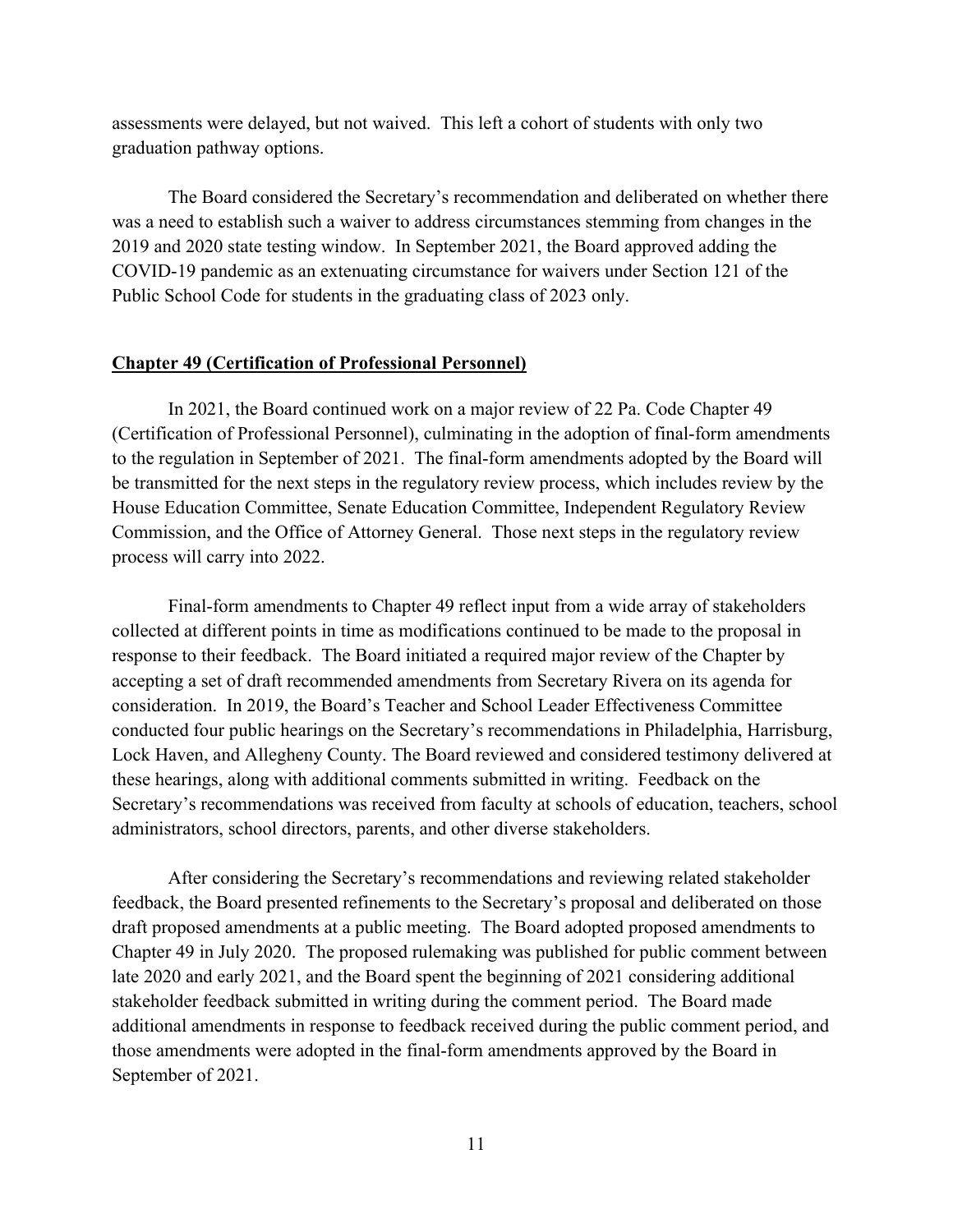The majority of amendments in the final-form rulemaking are technical to align the regulation to statutory changes, clarify ambiguous language, and update language for relevancy. Among the substantive changes, the Board is establishing new training requirements to ensure that all educators have a foundation in culturally relevant and sustaining education (including mental wellness, cultural awareness, and trauma-informed approaches to instruction), structured literacy, and professional ethics. Final-form amendments to Chapter 49 require individuals preparing to enter the education profession to receive preservice instruction in those competencies, and also require professional development in those same competencies for current classroom educators. Amendments to the final-form rulemaking clarify the scope of educators required to receive training in structured literacy to include educators who are pursuing or who hold a certificate in Early Childhood, Elementary/Middle, Special Education PreK-12, English as a Second Language, and Reading Specialist.

#### **Chapter 4 (Academic Standards and Assessment)**

In September 2020, the Board adopted proposed amendments to 22 Pa. Code Chapter 4 (Academic Standards and Assessment). The proposed rulemaking made both substantive and technical revisions to Chapter 4. Technical revisions conform certain provisions of the regulation with statutory changes enacted by the General Assembly to high school graduation requirements, compulsory school age, and terminology replacing references to "vocational-technical education" with "Career and Technical Education."

Substantively, the rulemaking replaced the Commonwealth's current *Academic Standards for Science and Technology* (2002) and *Academic Standards for Environment and Ecology*  (2002) with the *Pennsylvania Integrated Standards for Science, Environment, Ecology, Technology and Engineering (Grades K-5), Pennsylvania Integrated Standards for Science, Environment and Ecology (Grades 6-12)*, and *Pennsylvania Technology and Engineering Standards (Grades 6-12)*. The proposed new standards were developed by external groups of content experts that were appointed by the Board to serve in an advisory role, and further were informed by statewide stakeholder outreach conducted by the Department of Education. The Board committed to providing the field with a three-year window to fully integrate the new standards into classroom instruction and proposed that the new standards would take effect on July 1, 2024.

The Board sought to update the state's academic standards for science to align our standards with current research and best practices in science education. The Board also recognized that, since Pennsylvania's current science standards were adopted in 2002, 44 states and the District of Columbia have updated their science standards to align with seminal documents on current research and best practices in science instruction. Since that time, 20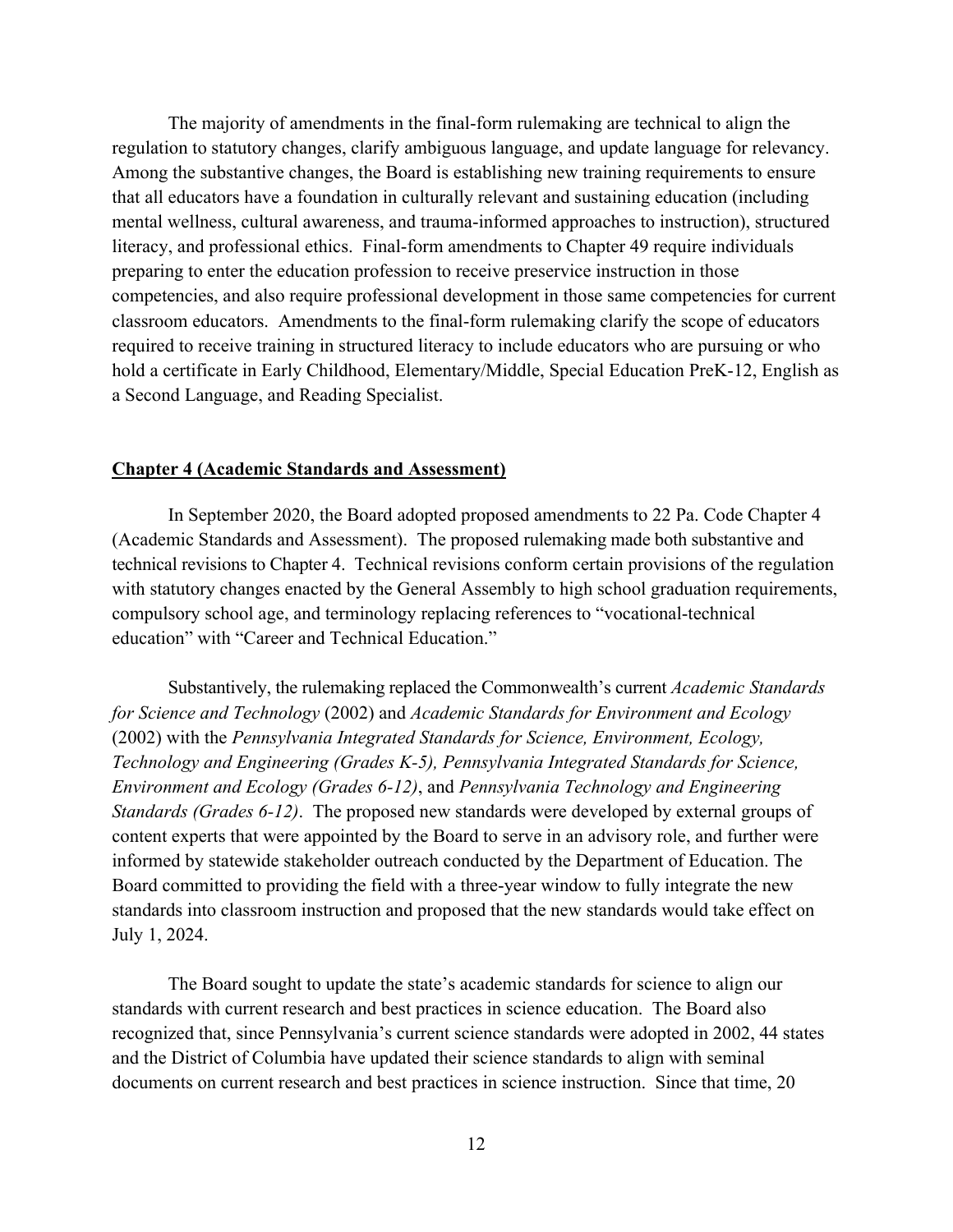states and the District of Columbia adopted the Next Generation Science Standards and another 24 states adopted standards based on the same framework.

Proposed amendments to Chapter 4 were published for public comment in June of 2021, and the Board spent the next few months considering stakeholder input on its proposal. In September of 2021, the Board's Academic Standards/Chapter 4 Committee held a public meeting to discuss next steps in responding to concerns raised during public comment. Commentators raised concerns about whether certain content relevant to Environment, Ecology, and Agriculture either was omitted or weakly linked in the proposed new academic standards. Other commentators asked the Board to consider refinements to content addressed elsewhere in the proposed new standards.

To address concerns raised by stakeholders specific to the content of the proposed new standards and to facilitate building consensus surrounding those concerns, the Academic Standards/Chapter 4 Committee adopted a charge that directed the Department of Education to reconvene the Science Standards Content Committee and Steering Committee, external teams of content experts previously designated by the Board, to develop additional recommendations for the Committee's consideration. On December 1, the Academic Standards/Chapter 4 Committee held a special meeting to receive recommendations from those teams of content advisors. The recommendations currently are under consideration by the Board and were posted for review on the Board's publicly accessible website. Work to develop a final-form rulemaking will continue into 2022.

#### **Private School Accreditation**

The Pennsylvania Association of Independent Schools (PAIS) serves as an approved accreditor of nonpublic and private schools through authority granted by the Board under the Private Academic Schools Act. PAIS submitted a petition to the Board seeking to amend certain aspects of its existing approval to serve as a nonpublic and private school accrediting authority in order to address disruptions to its accreditation process caused by the Covid-19 pandemic. In its petition, PAIS requested to amend its schedule for completing accreditation reviews for its members schools in good standing for one year from 2021-2022 forward. The Board approved PAIS's petition in January of 2021.

### **College Textbook Policies Advisory Committee**

In January 2011, the Board formed the College Textbook Policies Advisory Committee, a Standing Committee of the Board established by Act 104 of 2010. The Committee is comprised of higher education faculty, textbook publishers, college booksellers, postsecondary students,